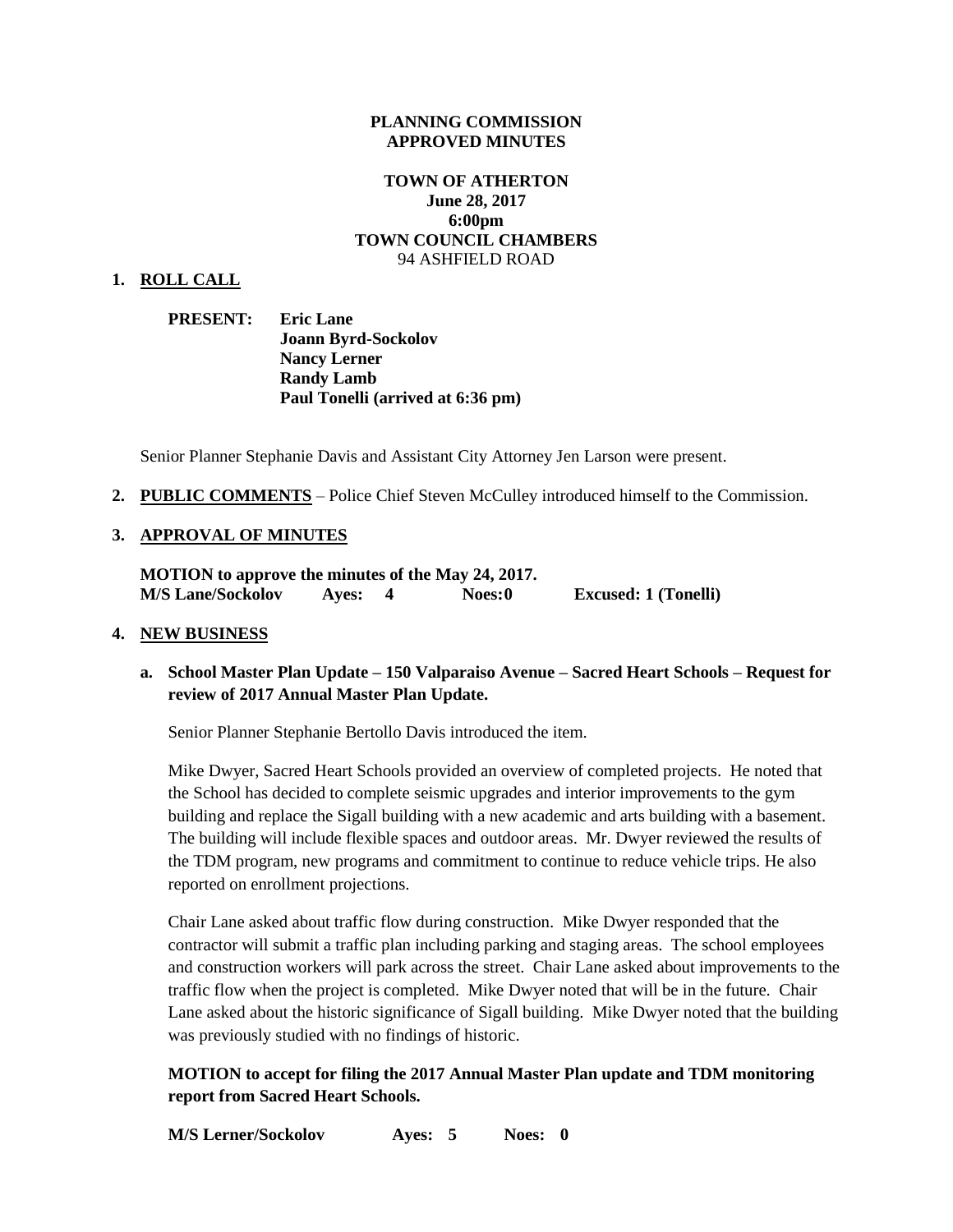### **5. PUBLIC HEARINGS**

# **a. Special Structures Permit – 94 Cebalo Lane (059-172-240) – Request for a Special Structures Permit to allow a first floor addition to the main residence with a legal nonconfirming sideyard setback.**

Senior Planner Stephanie Davis presented the staff report. She noted that the property is considered legally non-conforming and located within theR1-B zoning district.

Commissioner Tonelli asked of any concerns from adjacent neighbors. Senior Planner Davis responded that he was interested in the reason for the request and did not express concern.

OPEN PUBLIC COMMENT/CLOSE PUBLIC HEARING

Commissioners noted support for the request.

**MOTION to approve the Special Structure Permit at 94 Cebalo Lane based on the findings and for the reasons enumerated in the staff report, subject to the conditions listed in the Special Structures Permit certificate to allow an addition to a legal non-confirming building to go beyond the main building area.**

**M/S Lane/Sockolov Ayes: 5 Noes: 0**

# **b. Special Structure Permit – 168 Elena Avenue (APN 070-180-190)– Request for a Special Structures Permit to allow a garage basement under an accessory building..**

Senior Planner Stephanie Davis presented the staff report. She noted that the basement garage does not include a driveway. Access to the lower level will be internally with hydraulic lifts and one exterior staircase.

Commissioner Lerner asked about the access to lower level and light wells. Senior Planner Davis noted only the one staircase and no windows at the basement level. Building Department has conducted a preliminary review and will confirm compliance with fire and building codes. She expressed concern with potential for fire with storage of classic cars. Chair Lane concurred with Commissioner Lerner's concern.

Commissioner Sockolov asked about potential for noise with basement near neighboring property during construction. Senior Planner Davis noted the construction will be required to comply with Town's noise regulations as well as during operation. Commissioner Sockolov asked if there is a limitation on the number of vehicles that can be stored. Senior Planner Davis noted that the Town's codes do not have limits.

Commissioner Tonelli asked about new area. Planner Davis noted that is will be in essentially the same location and size as the existing building.

Chair Lane asked about water table. Senior Planner Davis noted that engineering staff will review at building permit stage.

### OPEN PUBLIC COMMENT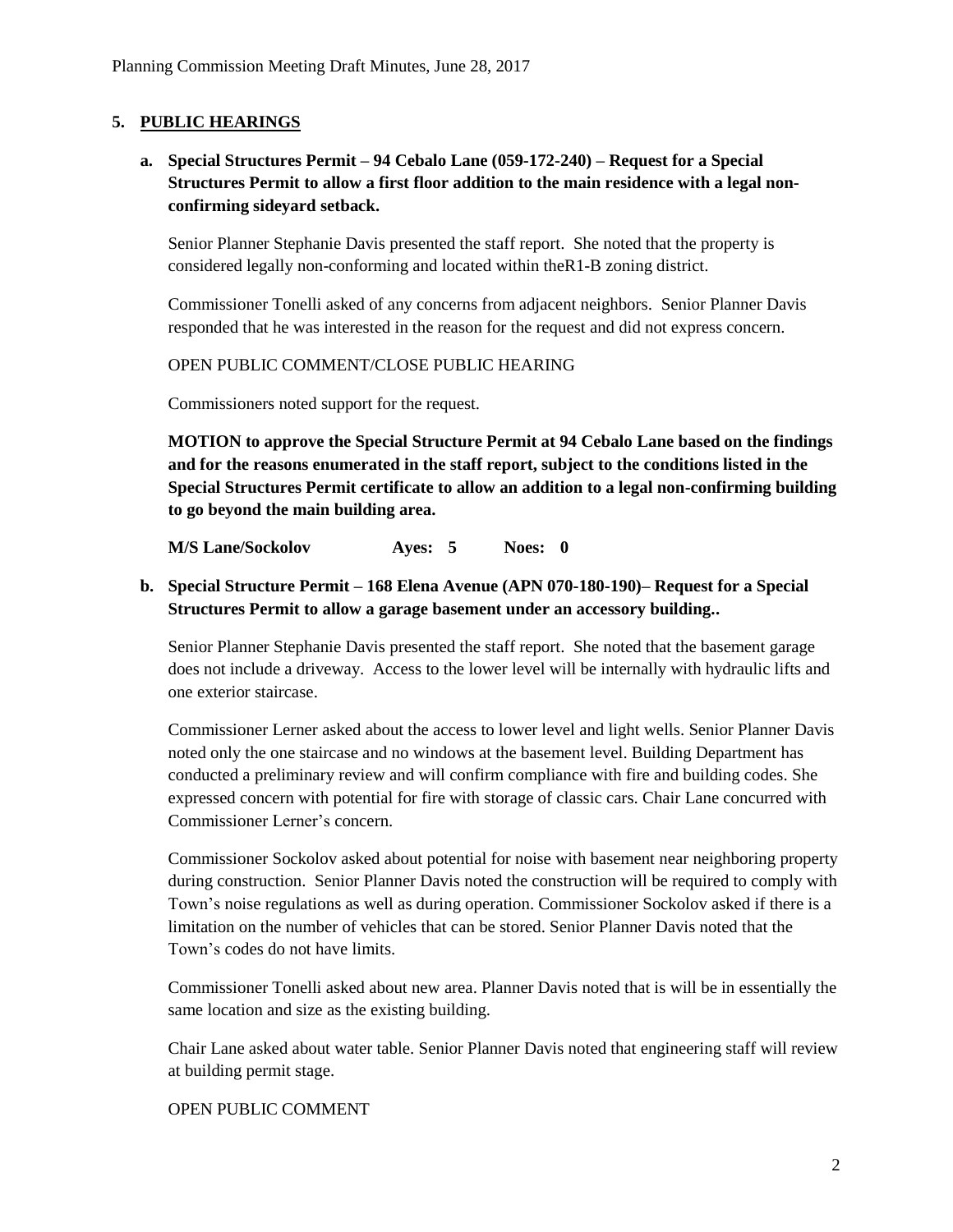Tim Chapelle, Architect explained the project with the intent for two car lifts. He noted the height limit does not accommodate cars being lifted into an attic. It will be for general storage space and not a large car collection.

Chair Lane asked if the lift could be used as another way out. Tim Chapelle, assumed the building would be sprinklered. Chair Lane suggested an additional access ladder for safety.

Commissioner Tonelli asked about the garage layout and access. Tim Chapelle, noted the intent for a small display area and flexible area on upper level. Commissioner Tonelli asked if there would be work on cars in the lower level. Tim Chapelle, responded that they do not intend to work on cars. He reviewed how the lift system would operate. The workshop is for bikes. Commissioner Tonelli asked about the stairwell. Tim Chapelle, responded that the stairs would be seldom used.

Chair Lane commented on safety issues with lift system and car storage in the basement.

Senior Planner Davis reviewed the code requirements for basements.

Andrew Wilson, property owner noted suggestion of a ladder access is a good suggestion. The intent is for new car storage only in the near future.

Assistant City Attorney Jennifer Larson noted Town will review for building and fire code safety.

#### CLOSE PUBLIC COMMENT

**MOTION to approve the Special Structure Permit to allow a basement garage under an accessory building at 168 Elena Avenue subject to the conditions contained in the Special Structure Permit Certificate.**

**M/S Lamb/Lerner Ayes: 5 Noes: 0**

**c. Special Structures Permit – 88 Reservoir Road (APN [073-212-070\)](http://ca-atherton.civicplus.com/DocumentCenter/View/4333) – Request for a Special Structures Permit to portion of the vertical sidewalls of the main residence to exceed 22 feet.**

Senior Planner Davis presented the staff report.

### OPEN PUBLIC COMMENT

Tim Chapelle, Architect, the house is a wedding cake design with the second story stepping in from the first story. He noted a preference to not have overhang around the second story and have wall extending to 23 feet.

PUBLIC COMMENT CLOSED

**MOTION to approve the Special Structure Permit at 88 Reservoir Road based on the findings, subject to the conditions listed in the draft Special Structure Permit to allow the vertical sidewalls for the main residence at all four elevations to exceed the maximum allowed height of 22 feet, up to 23 feet, 0 inches.**

**M/S Sockolov/Lamb Ayes: 5 Noes: 0**